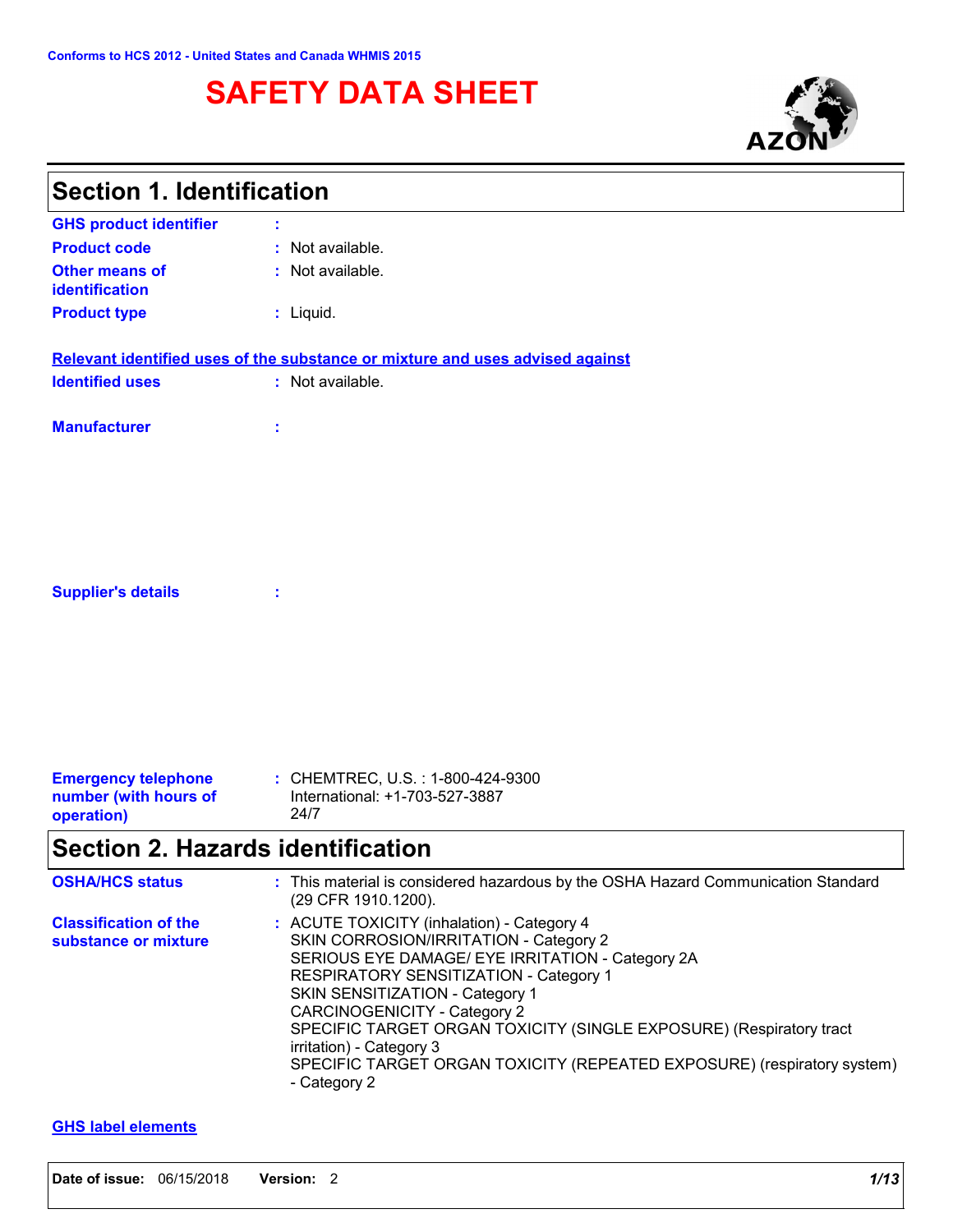# **Section 2. Hazards identification**

| <b>Hazard pictograms</b>                   |                                                                                                                                                                                                                                                                                                                                                                                                                                                                                                                                                                                                                                                                                                                                                                                                                                                  |
|--------------------------------------------|--------------------------------------------------------------------------------------------------------------------------------------------------------------------------------------------------------------------------------------------------------------------------------------------------------------------------------------------------------------------------------------------------------------------------------------------------------------------------------------------------------------------------------------------------------------------------------------------------------------------------------------------------------------------------------------------------------------------------------------------------------------------------------------------------------------------------------------------------|
| <b>Signal word</b>                         | Danger<br>t.                                                                                                                                                                                                                                                                                                                                                                                                                                                                                                                                                                                                                                                                                                                                                                                                                                     |
| <b>Hazard statements</b>                   | $:$ H332 - Harmful if inhaled.<br>H319 - Causes serious eye irritation.<br>H315 - Causes skin irritation.<br>H334 - May cause allergy or asthma symptoms or breathing difficulties if inhaled.<br>H317 - May cause an allergic skin reaction.<br>H351 - Suspected of causing cancer.<br>H335 - May cause respiratory irritation.<br>H373 - May cause damage to organs through prolonged or repeated exposure.<br>(respiratory system)                                                                                                                                                                                                                                                                                                                                                                                                            |
| <b>Precautionary statements</b>            |                                                                                                                                                                                                                                                                                                                                                                                                                                                                                                                                                                                                                                                                                                                                                                                                                                                  |
| <b>Prevention</b>                          | : P201 - Obtain special instructions before use.<br>P202 - Do not handle until all safety precautions have been read and understood.<br>P280 - Wear protective gloves. Wear eye or face protection. Wear protective clothing.<br>P284 - Wear respiratory protection.<br>P271 - Use only outdoors or in a well-ventilated area.<br>P260 - Do not breathe vapor.<br>P264 - Wash hands thoroughly after handling.<br>P272 (OSHA) - Contaminated work clothing must not be allowed out of the workplace.                                                                                                                                                                                                                                                                                                                                             |
| <b>Response</b>                            | : P314 - Get medical attention if you feel unwell.<br>P308 + P313 - IF exposed or concerned: Get medical attention.<br>P304 + P341 (OSHA) + P312 - IF INHALED: If breathing is difficult, remove person to<br>fresh air and keep comfortable for breathing. Call a POISON CENTER or physician if<br>you feel unwell.<br>P342 + P311 - If experiencing respiratory symptoms: Call a POISON CENTER or<br>physician.<br>P302 + P352 + P363 - IF ON SKIN: Wash with plenty of soap and water. Wash<br>contaminated clothing before reuse.<br>P333 + P313 - If skin irritation or rash occurs: Get medical attention.<br>P305 + P351 + P338 - IF IN EYES: Rinse cautiously with water for several minutes.<br>Remove contact lenses, if present and easy to do. Continue rinsing.<br>P337 + P313 - If eye irritation persists: Get medical attention. |
| <b>Storage</b>                             | : P405 - Store locked up.                                                                                                                                                                                                                                                                                                                                                                                                                                                                                                                                                                                                                                                                                                                                                                                                                        |
| <b>Disposal</b>                            | : P501 - Dispose of contents and container in accordance with all local, regional, national<br>and international regulations.                                                                                                                                                                                                                                                                                                                                                                                                                                                                                                                                                                                                                                                                                                                    |
| <b>Hazards not otherwise</b><br>classified | : None known.                                                                                                                                                                                                                                                                                                                                                                                                                                                                                                                                                                                                                                                                                                                                                                                                                                    |

# **Section 3. Composition/information on ingredients**

| Substance/mixture     | : Mixture        |
|-----------------------|------------------|
| <b>Other means of</b> | : Not available. |
| <i>identification</i> |                  |

| <b>Ingredient name</b>                           | $\mathbf{a}$ | <b>CAS number</b> |
|--------------------------------------------------|--------------|-------------------|
| Isocyanic acid, polymethylenepolyphenylene ester | ≥90          | 9016-87-9         |
| 4,4'-Methylenediphenyl Diisocyanate              | I≥25 - ≤50   | 101-68-8          |

Any concentration shown as a range is to protect confidentiality or is due to batch variation.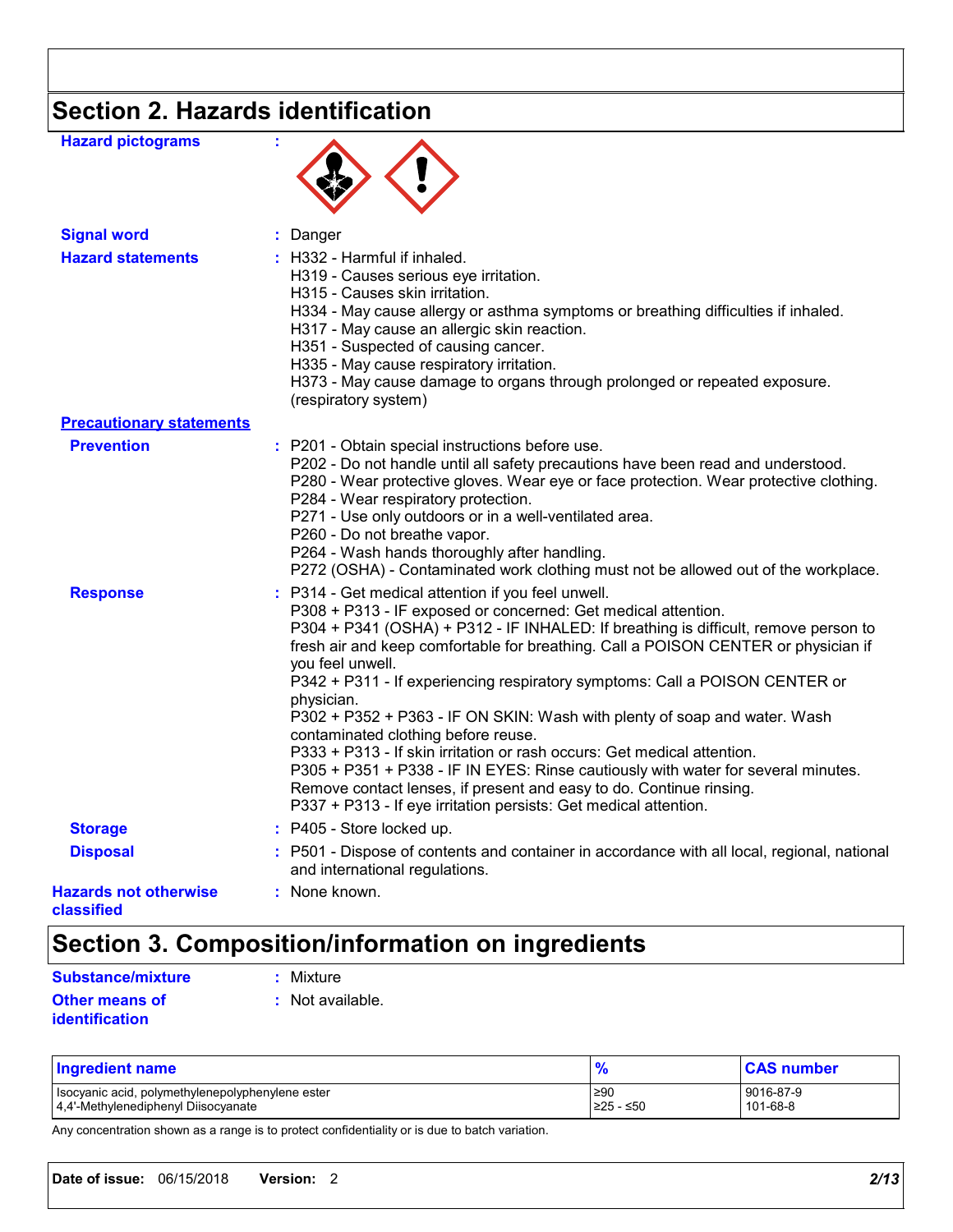## **Section 3. Composition/information on ingredients**

**There are no additional ingredients present which, within the current knowledge of the supplier and in the concentrations applicable, are classified as hazardous to health or the environment and hence require reporting in this section.**

**Occupational exposure limits, if available, are listed in Section 8.**

## **Section 4. First aid measures**

|                     | <b>Description of necessary first aid measures</b>                                                                                                                                                                                                                                                                                                                                                                                                                                                                                                                                                                                                                                                                                                                                                                                                                                                                                                                                    |
|---------------------|---------------------------------------------------------------------------------------------------------------------------------------------------------------------------------------------------------------------------------------------------------------------------------------------------------------------------------------------------------------------------------------------------------------------------------------------------------------------------------------------------------------------------------------------------------------------------------------------------------------------------------------------------------------------------------------------------------------------------------------------------------------------------------------------------------------------------------------------------------------------------------------------------------------------------------------------------------------------------------------|
| <b>Eye contact</b>  | : Immediately flush eyes with plenty of water, occasionally lifting the upper and lower<br>eyelids. Check for and remove any contact lenses. Continue to rinse for at least 20<br>minutes. Get medical attention.                                                                                                                                                                                                                                                                                                                                                                                                                                                                                                                                                                                                                                                                                                                                                                     |
| <b>Inhalation</b>   | : Remove victim to fresh air and keep at rest in a position comfortable for breathing. If it<br>is suspected that fumes are still present, the rescuer should wear an appropriate mask<br>or self-contained breathing apparatus. If not breathing, if breathing is irregular or if<br>respiratory arrest occurs, provide artificial respiration or oxygen by trained personnel. It<br>may be dangerous to the person providing aid to give mouth-to-mouth resuscitation.<br>Get medical attention. If necessary, call a poison center or physician. If unconscious,<br>place in recovery position and get medical attention immediately. Maintain an open<br>airway. Loosen tight clothing such as a collar, tie, belt or waistband. In case of<br>inhalation of decomposition products in a fire, symptoms may be delayed. The exposed<br>person may need to be kept under medical surveillance for 48 hours. In the event of<br>any complaints or symptoms, avoid further exposure. |
| <b>Skin contact</b> | : Wash with plenty of soap and water. Wash contaminated clothing thoroughly with water<br>before removing it, or wear gloves. Continue to rinse for at least 20 minutes. Get<br>medical attention. In the event of any complaints or symptoms, avoid further exposure.<br>Wash clothing before reuse. Clean shoes thoroughly before reuse.                                                                                                                                                                                                                                                                                                                                                                                                                                                                                                                                                                                                                                            |
| <b>Ingestion</b>    | : Wash out mouth with water. Remove dentures if any. Remove victim to fresh air and<br>keep at rest in a position comfortable for breathing. If material has been swallowed and<br>the exposed person is conscious, give small quantities of water to drink. Stop if the<br>exposed person feels sick as vomiting may be dangerous. Do not induce vomiting<br>unless directed to do so by medical personnel. If vomiting occurs, the head should be<br>kept low so that vomit does not enter the lungs. Get medical attention. Never give<br>anything by mouth to an unconscious person. If unconscious, place in recovery position<br>and get medical attention immediately. Maintain an open airway. Loosen tight clothing<br>such as a collar, tie, belt or waistband.                                                                                                                                                                                                             |

#### **Most important symptoms/effects, acute and delayed**

| <b>Potential acute health effects</b> |                                                                                                                                            |
|---------------------------------------|--------------------------------------------------------------------------------------------------------------------------------------------|
| Eye contact                           | : Causes serious eye irritation.                                                                                                           |
| <b>Inhalation</b>                     | : Harmful if inhaled. May cause respiratory irritation. May cause allergy or asthma<br>symptoms or breathing difficulties if inhaled.      |
| <b>Skin contact</b>                   | : Causes skin irritation. May cause an allergic skin reaction.                                                                             |
| Ingestion                             | : No known significant effects or critical hazards.                                                                                        |
| <b>Over-exposure signs/symptoms</b>   |                                                                                                                                            |
| <b>Eye contact</b>                    | : Adverse symptoms may include the following:<br>pain or irritation<br>watering<br>redness                                                 |
| <b>Inhalation</b>                     | : Adverse symptoms may include the following:<br>respiratory tract irritation<br>coughing<br>wheezing and breathing difficulties<br>asthma |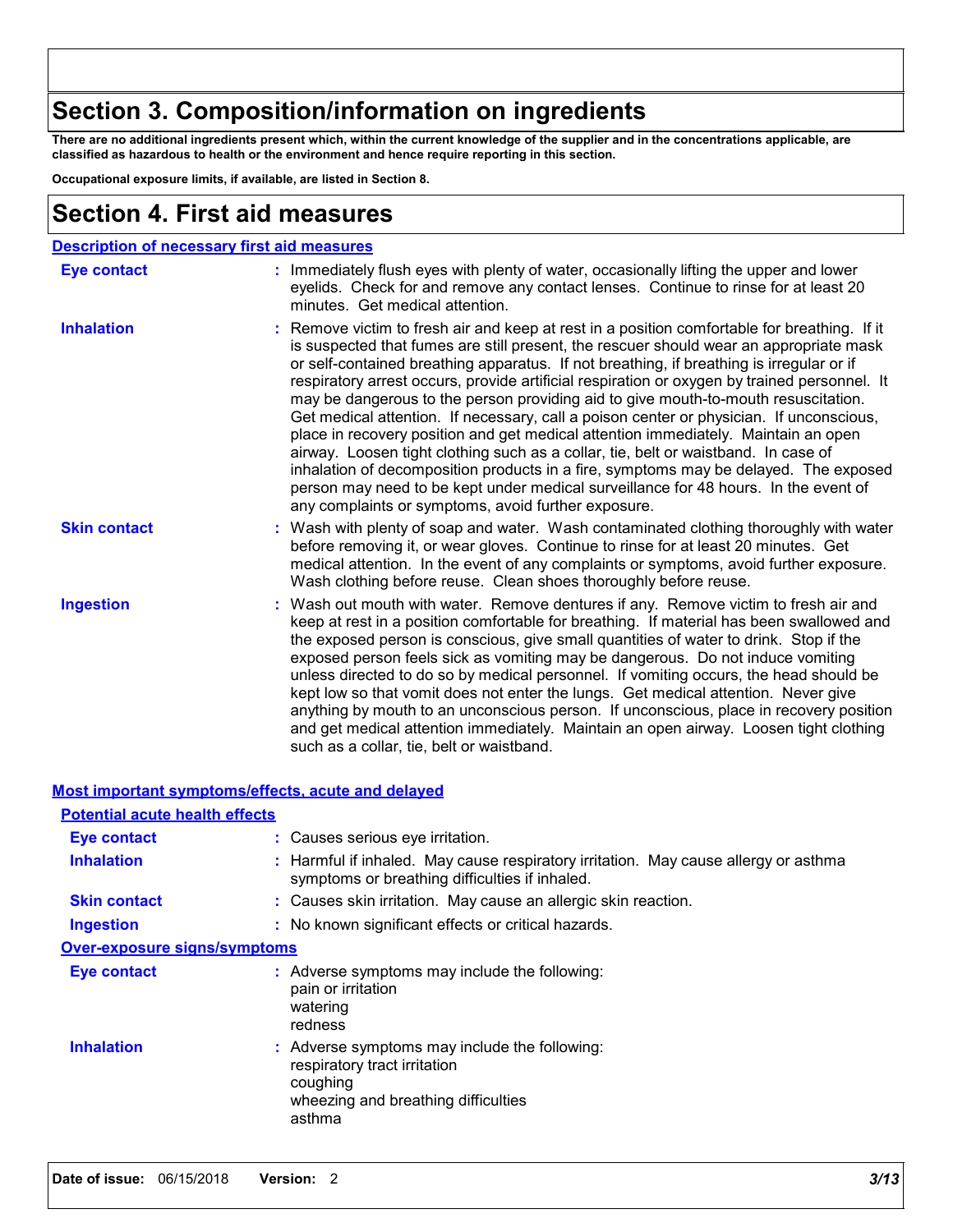# **Section 4. First aid measures**

| <b>Skin contact</b>                                                                         |  | : Adverse symptoms may include the following:<br>irritation<br>redness                                                                                                                                                                                                                                                                                                                                          |  |
|---------------------------------------------------------------------------------------------|--|-----------------------------------------------------------------------------------------------------------------------------------------------------------------------------------------------------------------------------------------------------------------------------------------------------------------------------------------------------------------------------------------------------------------|--|
| <b>Ingestion</b>                                                                            |  | : No known significant effects or critical hazards.                                                                                                                                                                                                                                                                                                                                                             |  |
| <u>Indication of immediate medical attention and special treatment needed, if necessary</u> |  |                                                                                                                                                                                                                                                                                                                                                                                                                 |  |
| <b>Notes to physician</b>                                                                   |  | : In case of inhalation of decomposition products in a fire, symptoms may be delayed.<br>The exposed person may need to be kept under medical surveillance for 48 hours.                                                                                                                                                                                                                                        |  |
| <b>Specific treatments</b>                                                                  |  | : No specific treatment.                                                                                                                                                                                                                                                                                                                                                                                        |  |
| <b>Protection of first-aiders</b>                                                           |  | : No action shall be taken involving any personal risk or without suitable training. If it is<br>suspected that fumes are still present, the rescuer should wear an appropriate mask or<br>self-contained breathing apparatus. It may be dangerous to the person providing aid to<br>give mouth-to-mouth resuscitation. Wash contaminated clothing thoroughly with water<br>before removing it, or wear gloves. |  |

**See toxicological information (Section 11)**

## **Section 5. Fire-fighting measures**

| <b>Extinguishing media</b>                               |                                                                                                                                                                                                     |
|----------------------------------------------------------|-----------------------------------------------------------------------------------------------------------------------------------------------------------------------------------------------------|
| <b>Suitable extinguishing</b><br>media                   | : Use dry chemical, $CO2$ , water spray (fog) or foam.                                                                                                                                              |
| <b>Unsuitable extinguishing</b><br>media                 | : None known.                                                                                                                                                                                       |
| <b>Specific hazards arising</b><br>from the chemical     | : In a fire or if heated, a pressure increase will occur and the container may burst.                                                                                                               |
| <b>Hazardous thermal</b><br>decomposition products       | Decomposition products may include the following materials:<br>carbon dioxide<br>carbon monoxide<br>nitrogen oxides                                                                                 |
| <b>Special protective actions</b><br>for fire-fighters   | : Promptly isolate the scene by removing all persons from the vicinity of the incident if<br>there is a fire. No action shall be taken involving any personal risk or without suitable<br>training. |
| <b>Special protective</b><br>equipment for fire-fighters | : Fire-fighters should wear appropriate protective equipment and self-contained breathing<br>apparatus (SCBA) with a full face-piece operated in positive pressure mode.                            |

## **Section 6. Accidental release measures**

|                                | <b>Personal precautions, protective equipment and emergency procedures</b>                                                                                                                                                                                                                                                                                                                                       |
|--------------------------------|------------------------------------------------------------------------------------------------------------------------------------------------------------------------------------------------------------------------------------------------------------------------------------------------------------------------------------------------------------------------------------------------------------------|
| For non-emergency<br>personnel | : No action shall be taken involving any personal risk or without suitable training.<br>Evacuate surrounding areas. Keep unnecessary and unprotected personnel from<br>entering. Do not touch or walk through spilled material. Avoid breathing vapor or mist.<br>Provide adequate ventilation. Wear appropriate respirator when ventilation is<br>inadequate. Put on appropriate personal protective equipment. |
| For emergency responders       | : If specialized clothing is required to deal with the spillage, take note of any information in<br>Section 8 on suitable and unsuitable materials. See also the information in "For non-<br>emergency personnel".                                                                                                                                                                                               |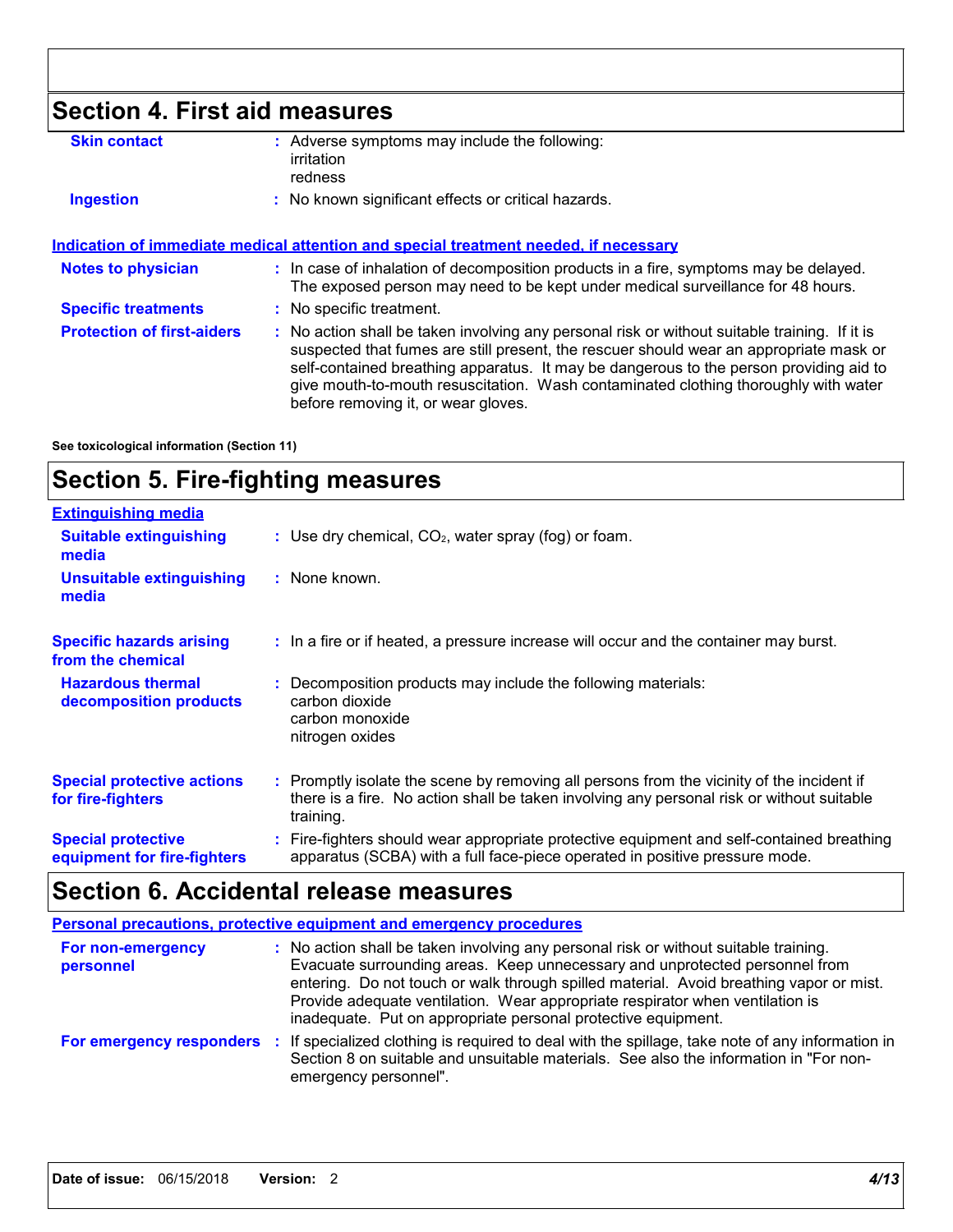## **Section 6. Accidental release measures**

**Environmental precautions :** Avoid dispersal of spilled material and runoff and contact with soil, waterways, drains and sewers. Inform the relevant authorities if the product has caused environmental pollution (sewers, waterways, soil or air).

#### **Methods and materials for containment and cleaning up**

**Spill** Stop leak if without risk. Move containers from spill area. Approach release from spill upwind. Prevent entry into sewers, water courses, basements or confined areas. Wash spillages into an effluent treatment plant or proceed as follows. Contain and collect spillage with non-combustible, absorbent material e.g. sand, earth, vermiculite or diatomaceous earth and place in container for disposal according to local regulations (see Section 13). Dispose of via a licensed waste disposal contractor. Contaminated absorbent material may pose the same hazard as the spilled product. Note: see Section 1 for emergency contact information and Section 13 for waste disposal.

## **Section 7. Handling and storage**

### **Precautions for safe handling**

| <b>Protective measures</b>                                                       | : Put on appropriate personal protective equipment (see Section 8). Persons with a<br>history of skin sensitization problems or asthma, allergies or chronic or recurrent<br>respiratory disease should not be employed in any process in which this product is used.<br>Avoid exposure - obtain special instructions before use. Do not handle until all safety<br>precautions have been read and understood. Do not get in eyes or on skin or clothing.<br>Do not breathe vapor or mist. Do not ingest. Use only with adequate ventilation. Wear<br>appropriate respirator when ventilation is inadequate. Keep in the original container or<br>an approved alternative made from a compatible material, kept tightly closed when not<br>in use. Empty containers retain product residue and can be hazardous. Do not reuse<br>container. |
|----------------------------------------------------------------------------------|---------------------------------------------------------------------------------------------------------------------------------------------------------------------------------------------------------------------------------------------------------------------------------------------------------------------------------------------------------------------------------------------------------------------------------------------------------------------------------------------------------------------------------------------------------------------------------------------------------------------------------------------------------------------------------------------------------------------------------------------------------------------------------------------------------------------------------------------|
| <b>Advice on general</b><br>occupational hygiene                                 | : Eating, drinking and smoking should be prohibited in areas where this material is<br>handled, stored and processed. Workers should wash hands and face before eating,<br>drinking and smoking. See also Section 8 for additional information on hygiene<br>measures.                                                                                                                                                                                                                                                                                                                                                                                                                                                                                                                                                                      |
| <b>Conditions for safe storage,</b><br>including any<br><b>incompatibilities</b> | : Store in accordance with local regulations. Store in original container protected from<br>direct sunlight in a dry, cool and well-ventilated area, away from incompatible materials<br>(see Section 10) and food and drink. Store locked up. Keep container tightly closed<br>and sealed until ready for use. Containers that have been opened must be carefully<br>resealed and kept upright to prevent leakage. Do not store in unlabeled containers.<br>Use appropriate containment to avoid environmental contamination. See Section 10 for<br>incompatible materials before handling or use.                                                                                                                                                                                                                                         |

## **Section 8. Exposure controls/personal protection**

#### **Control parameters**

#### **United States**

#### **Occupational exposure limits**

| <b>Ingredient name</b>                                                                  | <b>Exposure limits</b>                                                                                                                                                                                                                                                                                               |
|-----------------------------------------------------------------------------------------|----------------------------------------------------------------------------------------------------------------------------------------------------------------------------------------------------------------------------------------------------------------------------------------------------------------------|
| Isocyanic acid, polymethylenepolyphenylene ester<br>4.4'-Methylenediphenyl Diisocyanate | None.<br>ACGIH TLV (United States, 3/2017).<br>TWA: 0.005 ppm 8 hours.<br>NIOSH REL (United States, 10/2016).<br>TWA: 0.05 mg/m <sup>3</sup> 10 hours.<br>TWA: 0.005 ppm 10 hours.<br>CEIL: 0.2 mg/m <sup>3</sup> 10 minutes.<br>CEIL: 0.02 ppm 10 minutes.<br>OSHA PEL (United States, 6/2016).<br>CEIL: $0.02$ ppm |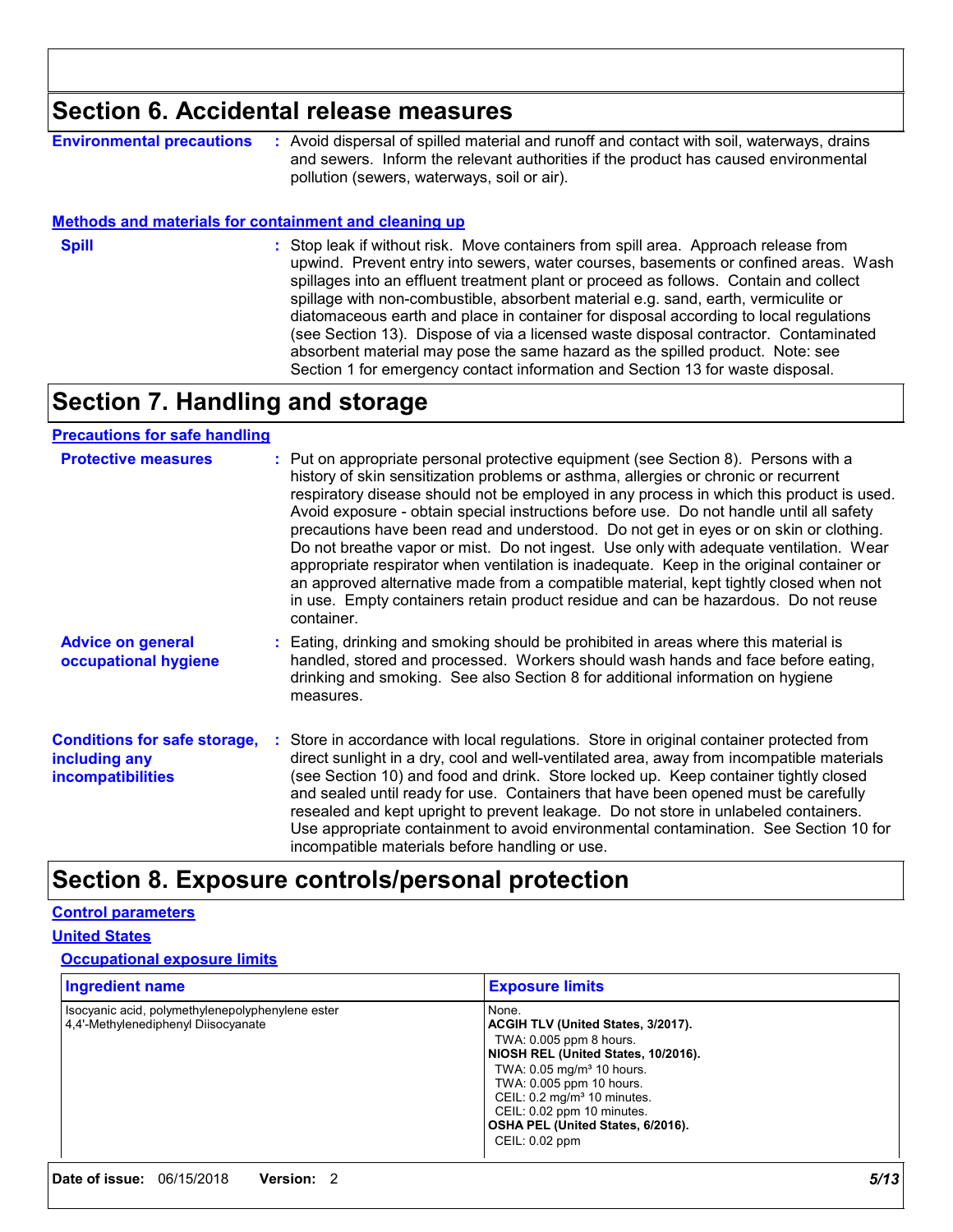# **Section 8. Exposure controls/personal protection**

CEIL: 0.2 mg/m³

### **Canada**

### **Occupational exposure limits**

| <b>Ingredient name</b>                           | <b>Exposure limits</b>                                                                                                                                                                                                                                                                                                                                                                                                                                                                                                                                                                 |
|--------------------------------------------------|----------------------------------------------------------------------------------------------------------------------------------------------------------------------------------------------------------------------------------------------------------------------------------------------------------------------------------------------------------------------------------------------------------------------------------------------------------------------------------------------------------------------------------------------------------------------------------------|
| Isocyanic acid, polymethylenepolyphenylene ester | CA Alberta Provincial (Canada, 4/2009).<br>8 hrs OEL: 0.07 mg/m <sup>3</sup> 8 hours.<br>8 hrs OEL: 0.005 ppm 8 hours.<br>CA British Columbia Provincial (Canada, 7/2016).<br>TWA: 0.005 ppm 8 hours.<br>CEIL: 0.01 ppm<br>CA Ontario Provincial (Canada, 7/2015).<br>CEIL: 0.02 ppm<br>TWA: 0.005 ppm 8 hours.                                                                                                                                                                                                                                                                        |
| 4,4'-Methylenediphenyl Diisocyanate              | CA Alberta Provincial (Canada, 4/2009).<br>8 hrs OEL: 0.005 ppm 8 hours.<br>8 hrs OEL: 0.05 mg/m <sup>3</sup> 8 hours.<br>CA British Columbia Provincial (Canada, 7/2016). Absorbed through<br>skin. Skin sensitizer.<br>TWA: 0.005 ppm 8 hours.<br>$C: 0.01$ ppm<br>CA Quebec Provincial (Canada, 1/2014). Skin sensitizer.<br>TWAEV: 0.005 ppm 8 hours.<br>TWAEV: $0.051$ mg/m <sup>3</sup> 8 hours.<br>CA Ontario Provincial (Canada, 7/2015).<br>TWA: 0.005 ppm 8 hours.<br>CA Saskatchewan Provincial (Canada, 7/2013).<br>STEL: 0.015 ppm 15 minutes.<br>TWA: 0.005 ppm 8 hours. |

| <b>Appropriate engineering</b><br><b>controls</b> | : Use only with adequate ventilation. Use process enclosures, local exhaust ventilation or<br>other engineering controls to keep worker exposure to airborne contaminants below any<br>recommended or statutory limits.                                                                                                                                                                                                                                                                                                                                                                                                |
|---------------------------------------------------|------------------------------------------------------------------------------------------------------------------------------------------------------------------------------------------------------------------------------------------------------------------------------------------------------------------------------------------------------------------------------------------------------------------------------------------------------------------------------------------------------------------------------------------------------------------------------------------------------------------------|
| <b>Environmental exposure</b><br><b>controls</b>  | : Emissions from ventilation or work process equipment should be checked to ensure<br>they comply with the requirements of environmental protection legislation.                                                                                                                                                                                                                                                                                                                                                                                                                                                       |
| <b>Individual protection measures</b>             |                                                                                                                                                                                                                                                                                                                                                                                                                                                                                                                                                                                                                        |
| <b>Hygiene measures</b>                           | : Wash hands, forearms and face thoroughly after handling chemical products, before<br>eating, smoking and using the lavatory and at the end of the working period.<br>Appropriate techniques should be used to remove potentially contaminated clothing.<br>Contaminated work clothing should not be allowed out of the workplace. Wash<br>contaminated clothing before reusing. Ensure that eyewash stations and safety<br>showers are close to the workstation location.                                                                                                                                            |
| <b>Eye/face protection</b>                        | : Safety eyewear complying with an approved standard should be used when a risk<br>assessment indicates this is necessary to avoid exposure to liquid splashes, mists,<br>gases or dusts. If contact is possible, the following protection should be worn, unless<br>the assessment indicates a higher degree of protection: chemical splash goggles.                                                                                                                                                                                                                                                                  |
| <b>Skin protection</b>                            |                                                                                                                                                                                                                                                                                                                                                                                                                                                                                                                                                                                                                        |
| <b>Hand protection</b>                            | : Chemical-resistant, impervious gloves complying with an approved standard should be<br>worn at all times when handling chemical products if a risk assessment indicates this is<br>necessary. Considering the parameters specified by the glove manufacturer, check<br>during use that the gloves are still retaining their protective properties. It should be<br>noted that the time to breakthrough for any glove material may be different for different<br>glove manufacturers. In the case of mixtures, consisting of several substances, the<br>protection time of the gloves cannot be accurately estimated. |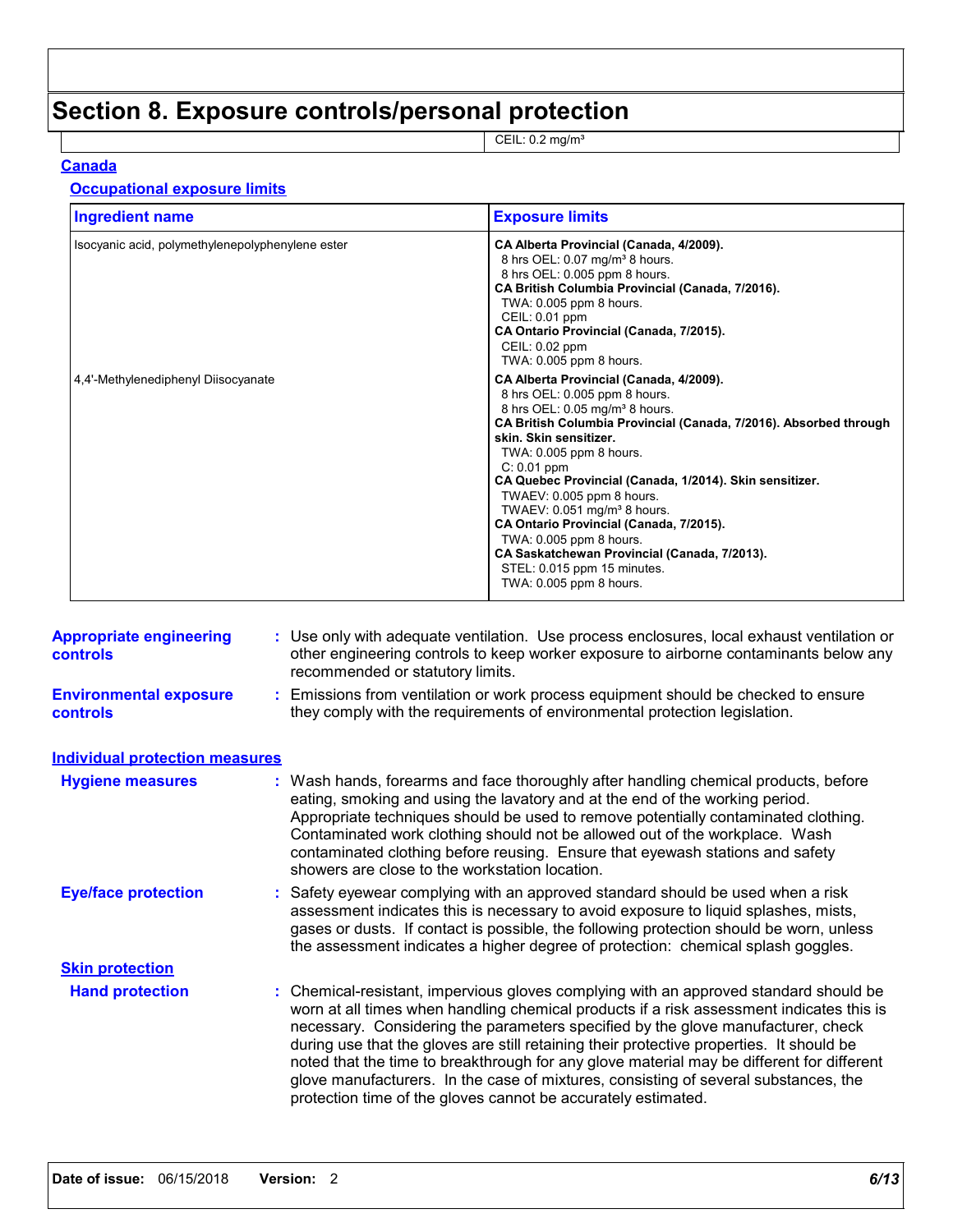# **Section 8. Exposure controls/personal protection**

| <b>Body protection</b>        | : Personal protective equipment for the body should be selected based on the task being<br>performed and the risks involved and should be approved by a specialist before<br>handling this product.                                                                                 |
|-------------------------------|-------------------------------------------------------------------------------------------------------------------------------------------------------------------------------------------------------------------------------------------------------------------------------------|
| <b>Other skin protection</b>  | : Appropriate footwear and any additional skin protection measures should be selected<br>based on the task being performed and the risks involved and should be approved by a<br>specialist before handling this product.                                                           |
| <b>Respiratory protection</b> | : Based on the hazard and potential for exposure, select a respirator that meets the<br>appropriate standard or certification. Respirators must be used according to a<br>respiratory protection program to ensure proper fitting, training, and other important<br>aspects of use. |

# **Section 9. Physical and chemical properties**

| <b>Appearance</b>                                 |                                                                |
|---------------------------------------------------|----------------------------------------------------------------|
| <b>Physical state</b>                             | : Liquid.                                                      |
| <b>Color</b>                                      | : Brown.                                                       |
| Odor                                              | : Slightly musty.                                              |
| <b>Odor threshold</b>                             | $: 0.4$ ppm                                                    |
| pH                                                | : Not applicable.                                              |
| <b>Melting point</b>                              | : $0^{\circ}$ C (32 $^{\circ}$ F)                              |
| <b>Boiling point</b>                              | : $208^{\circ}$ C (406.4 $^{\circ}$ F)                         |
| <b>Flash point</b>                                | : Closed cup: 198.89°C (390°F) [Pensky-Martens.]               |
| <b>Evaporation rate</b>                           | : Not available.                                               |
| <b>Flammability (solid, gas)</b>                  | : Not applicable.                                              |
| Lower and upper explosive<br>(flammable) limits   | : Not available.                                               |
| <b>Vapor pressure</b>                             | $:$ <0.000013 kPa (<0.0001 mm Hg) [room temperature]           |
| <b>Vapor density</b>                              | : Not available.                                               |
| <b>Relative density</b>                           | : 1.24                                                         |
| <b>Solubility</b>                                 | : Insoluble. Reacts with water.                                |
| <b>Partition coefficient: n-</b><br>octanol/water | : Not available.                                               |
| <b>Auto-ignition temperature</b>                  | : Not available.                                               |
| <b>Decomposition temperature</b>                  | : Not available.                                               |
| <b>Viscosity</b>                                  | : Dynamic (room temperature): 175 to 270 mPa·s (175 to 270 cP) |
| Flow time (ISO 2431)                              | : Not available.                                               |

# **Section 10. Stability and reactivity**

| <b>Reactivity</b>                            | : No specific test data related to reactivity available for this product or its ingredients.                                              |
|----------------------------------------------|-------------------------------------------------------------------------------------------------------------------------------------------|
| <b>Chemical stability</b>                    | : The product is stable.                                                                                                                  |
| <b>Possibility of hazardous</b><br>reactions | : Contact with moisture, other materials that react with isocyanates, or temperatures<br>above 350 °F (177 °C), may cause polymerization. |
| <b>Conditions to avoid</b>                   | : Avoid high temperatures.                                                                                                                |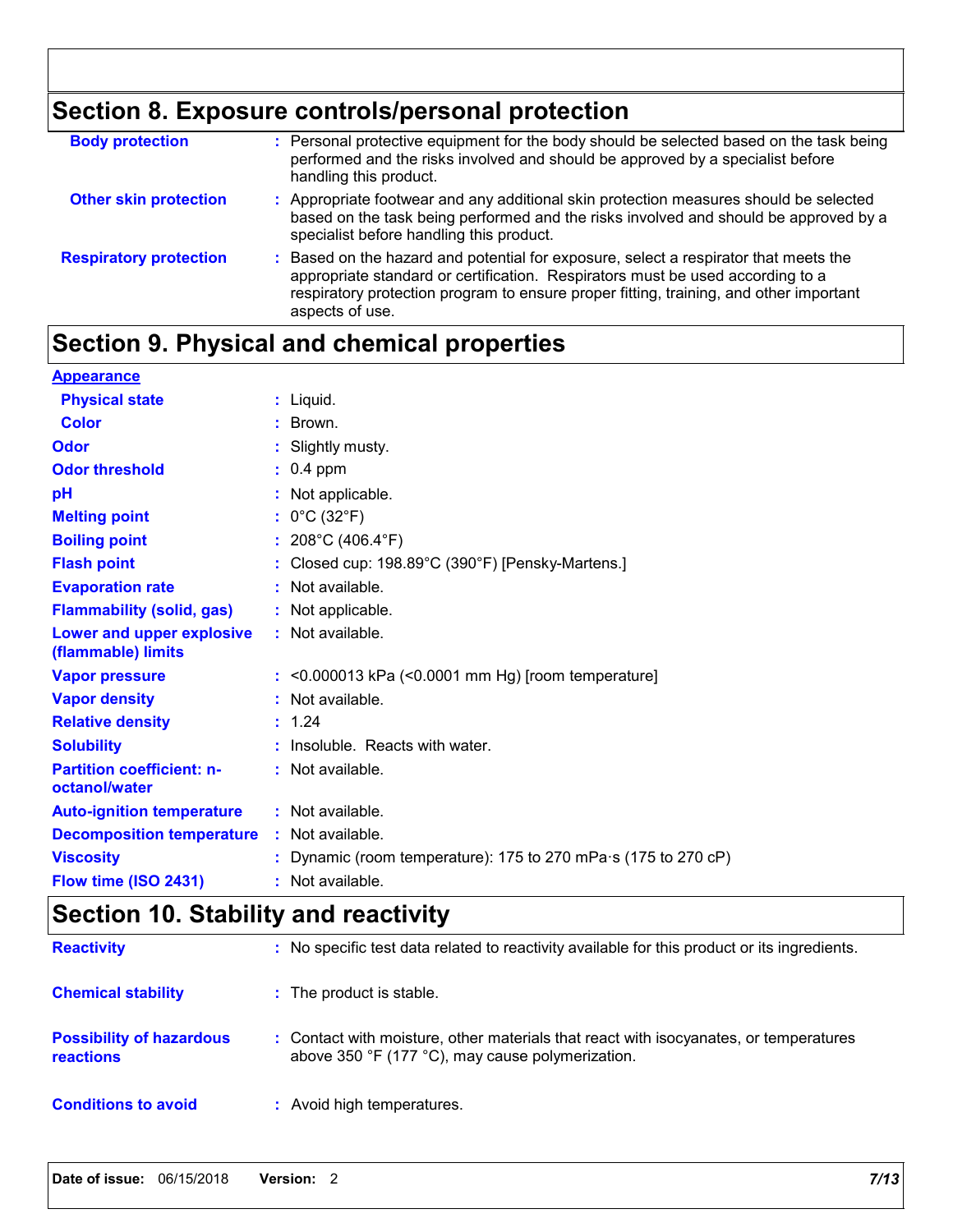## **Section 10. Stability and reactivity**

**Incompatible materials :**

Water, amines, strong bases, alcohols, copper alloyed, aluminum.

**Hazardous decomposition products** By high heat and fire: carbon monoxide, oxides of nitrogen, hydrogen cyanide, carbon **:** dioxide, dense black smoke, isocyanate, isocyanic acid, other undetermined compounds.

## **Section 11. Toxicological information**

#### **Information on toxicological effects**

#### **Acute toxicity**

| <b>Product/ingredient name</b>                      | <b>Result</b>          | <b>Species</b> | <b>Dose</b> | <b>Exposure</b> |
|-----------------------------------------------------|------------------------|----------------|-------------|-----------------|
| Isocyanic acid,<br>polymethylenepolyphenylene ester | LD50 Dermal            | Rabbit         | >9400 mg/kg |                 |
|                                                     | LD50 Oral<br>LD50 Oral | Rat<br>Rat     | 49 g/kg     |                 |
| 4.4'-Methylenediphenyl Diisocyanate<br>.            |                        |                | 9200 mg/kg  |                 |

#### **Irritation/Corrosion**

| <b>Product/ingredient name</b>                      | <b>Result</b>            | <b>Species</b> | <b>Score</b> | <b>Exposure</b>  | <b>Observation</b> |
|-----------------------------------------------------|--------------------------|----------------|--------------|------------------|--------------------|
| Isocyanic acid.<br>polymethylenepolyphenylene ester | Eves - Mild irritant     | Rabbit         |              | $100 \text{ mg}$ |                    |
| 4.4'-Methylenediphenyl Diisocyanate                 | Eyes - Moderate irritant | Rabbit         |              | $100 \text{ mg}$ |                    |

#### **Sensitization**

There is no data available.

#### **Mutagenicity**

There is no data available.

#### **Carcinogenicity**

#### **Classification**

| <b>Product/ingredient name</b>                      | <b>OSHA</b> | <b>IARC</b> | <b>NTP</b> |
|-----------------------------------------------------|-------------|-------------|------------|
| Isocyanic acid,<br>polymethylenepolyphenylene ester |             |             |            |
| 4.4'-Methylenediphenyl Diisocyanate                 |             |             |            |

#### **Reproductive toxicity**

There is no data available.

#### **Teratogenicity**

There is no data available.

#### **Specific target organ toxicity (single exposure)**

| <b>Name</b>                                      | <b>Category</b> | <b>Route of</b><br><b>exposure</b> | <b>Target organs</b>         |
|--------------------------------------------------|-----------------|------------------------------------|------------------------------|
| Isocyanic acid, polymethylenepolyphenylene ester | Category 3      | Not applicable.                    | Respiratory tract irritation |
| 4.4'-Methylenediphenyl Diisocyanate              | Category 3      | Not applicable.                    | Respiratory tract irritation |

#### **Specific target organ toxicity (repeated exposure)**

| <b>Name</b>                                        | <b>Category</b> | <b>Route of</b><br><b>Lexposure</b> | <b>Target organs</b> |
|----------------------------------------------------|-----------------|-------------------------------------|----------------------|
| I Isocyanic acid, polymethylenepolyphenylene ester | Category 2      | <b>Inhalation</b>                   | respiratory system   |
| 4.4'-Methylenediphenyl Diisocyanate                | Category 2      | Not determined                      | l Not determined     |

### **Aspiration hazard**

There is no data available.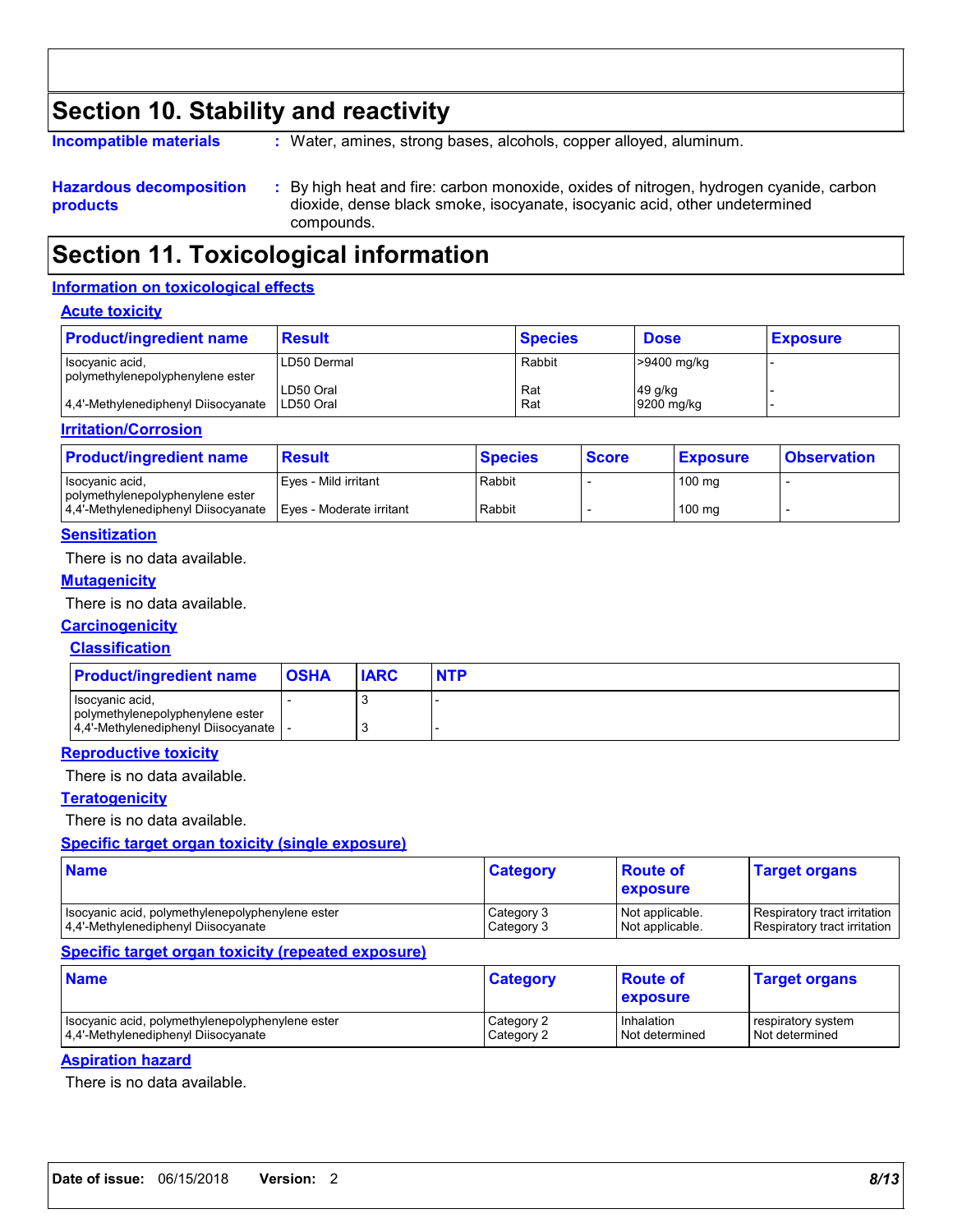|                                                        | <b>Section 11. Toxicological information</b>                                                                                                                                 |
|--------------------------------------------------------|------------------------------------------------------------------------------------------------------------------------------------------------------------------------------|
| <b>Information on the likely</b><br>routes of exposure | : Dermal contact. Eye contact. Inhalation. Ingestion.                                                                                                                        |
| <b>Potential acute health effects</b>                  |                                                                                                                                                                              |
| <b>Eye contact</b>                                     | : Causes serious eye irritation.                                                                                                                                             |
| <b>Inhalation</b>                                      | : Harmful if inhaled. May cause respiratory irritation. May cause allergy or asthma<br>symptoms or breathing difficulties if inhaled.                                        |
| <b>Skin contact</b>                                    | : Causes skin irritation. May cause an allergic skin reaction.                                                                                                               |
| <b>Ingestion</b>                                       | : No known significant effects or critical hazards.                                                                                                                          |
|                                                        | <b>Symptoms related to the physical, chemical and toxicological characteristics</b>                                                                                          |
| <b>Eye contact</b>                                     | : Adverse symptoms may include the following:<br>pain or irritation<br>watering<br>redness                                                                                   |
| <b>Inhalation</b>                                      | Adverse symptoms may include the following:<br>respiratory tract irritation<br>coughing<br>wheezing and breathing difficulties<br>asthma                                     |
| <b>Skin contact</b>                                    | : Adverse symptoms may include the following:<br>irritation<br>redness                                                                                                       |
| <b>Ingestion</b>                                       | : No known significant effects or critical hazards.                                                                                                                          |
|                                                        | Delayed and immediate effects and also chronic effects from short and long term exposure                                                                                     |
| <b>Short term exposure</b>                             |                                                                                                                                                                              |
| <b>Potential immediate</b><br>effects                  | : No known significant effects or critical hazards.                                                                                                                          |
| <b>Potential delayed effects</b>                       | : No known significant effects or critical hazards.                                                                                                                          |
| <b>Long term exposure</b>                              |                                                                                                                                                                              |
| <b>Potential immediate</b><br>effects                  | : No known significant effects or critical hazards.                                                                                                                          |
| <b>Potential delayed effects</b>                       | : No known significant effects or critical hazards.                                                                                                                          |
| <b>Potential chronic health effects</b>                |                                                                                                                                                                              |
| <b>General</b>                                         | May cause damage to organs through prolonged or repeated exposure. Once<br>sensitized, a severe allergic reaction may occur when subsequently exposed to very low<br>levels. |
| <b>Carcinogenicity</b>                                 | : Suspected of causing cancer. Risk of cancer depends on duration and level of<br>exposure.                                                                                  |
| <b>Mutagenicity</b>                                    | No known significant effects or critical hazards.                                                                                                                            |
| <b>Teratogenicity</b>                                  | No known significant effects or critical hazards.                                                                                                                            |
| <b>Developmental effects</b>                           | No known significant effects or critical hazards.                                                                                                                            |
| <b>Fertility effects</b>                               | No known significant effects or critical hazards.                                                                                                                            |

# **Numerical measures of toxicity**

**Acute toxicity estimates**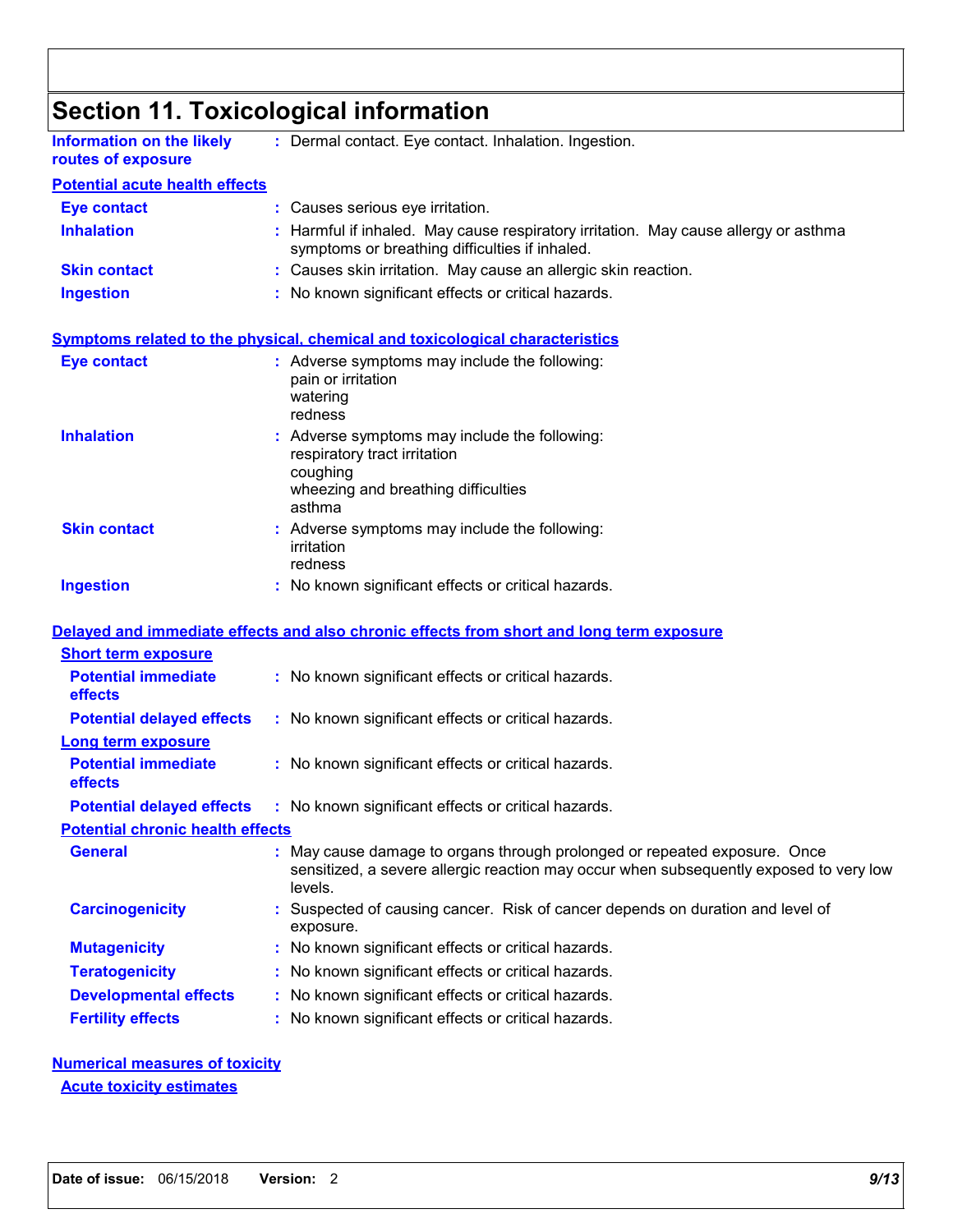| Section 11. Toxicological information               |                          |  |  |
|-----------------------------------------------------|--------------------------|--|--|
| <b>Route</b>                                        | <b>ATE value</b>         |  |  |
| Inhalation (vapors)<br>Inhalation (dusts and mists) | 15.95 mg/L<br>4.833 mg/L |  |  |

## **Section 12. Ecological information**

#### **Toxicity**

There is no data available.

#### **Persistence and degradability**

There is no data available.

#### **Bioaccumulative potential**

| <b>Product/ingredient name</b>      | LogP <sub>ow</sub> | $P^{\prime}$ | <b>Potential</b> |
|-------------------------------------|--------------------|--------------|------------------|
| 4.4'-Methylenediphenyl Diisocyanate | -4.51              | 200          | low              |

#### **Mobility in soil**

**Soil/water partition coefficient (KOC) :** Not available.

**Other adverse effects :** No known significant effects or critical hazards.

## **Section 13. Disposal considerations**

The generation of waste should be avoided or minimized wherever possible. Disposal of this product, solutions and any by-products should comply with the requirements of environmental protection and waste disposal legislation and any regional local authority requirements. Dispose of surplus and non-recyclable products via a licensed waste disposal contractor. Waste should not be disposed of untreated to the sewer unless fully compliant with the requirements of all authorities with jurisdiction. Waste packaging should be recycled. Incineration or landfill should only be considered when recycling is not feasible. This material and its container must be disposed of in a safe way. Care should be taken when handling empty containers that have not been cleaned or rinsed out. Empty containers or liners may retain some product residues. Avoid dispersal of spilled material and runoff and contact with soil, waterways, drains and sewers. **Disposal methods :**

## **Section 14. Transport information**

|                                   | <b>DOT Classification</b>                                                                                                                                            | <b>TDG Classification</b> | <b>IMDG</b>    | <b>IATA</b>    |
|-----------------------------------|----------------------------------------------------------------------------------------------------------------------------------------------------------------------|---------------------------|----------------|----------------|
| <b>UN number</b>                  | UN3082                                                                                                                                                               | Not regulated.            | Not regulated. | Not regulated. |
| <b>UN proper</b><br>shipping name | <b>ENVIRONMENTALLY</b><br><b>HAZARDOUS SUBSTANCE,</b><br>LIQUID, N.O.S. (4,4'-<br>Methylenediphenyl<br>Diisocyanate) RQ (4,4'-<br>Methylenediphenyl<br>Diisocyanate) |                           |                |                |
|                                   |                                                                                                                                                                      |                           |                |                |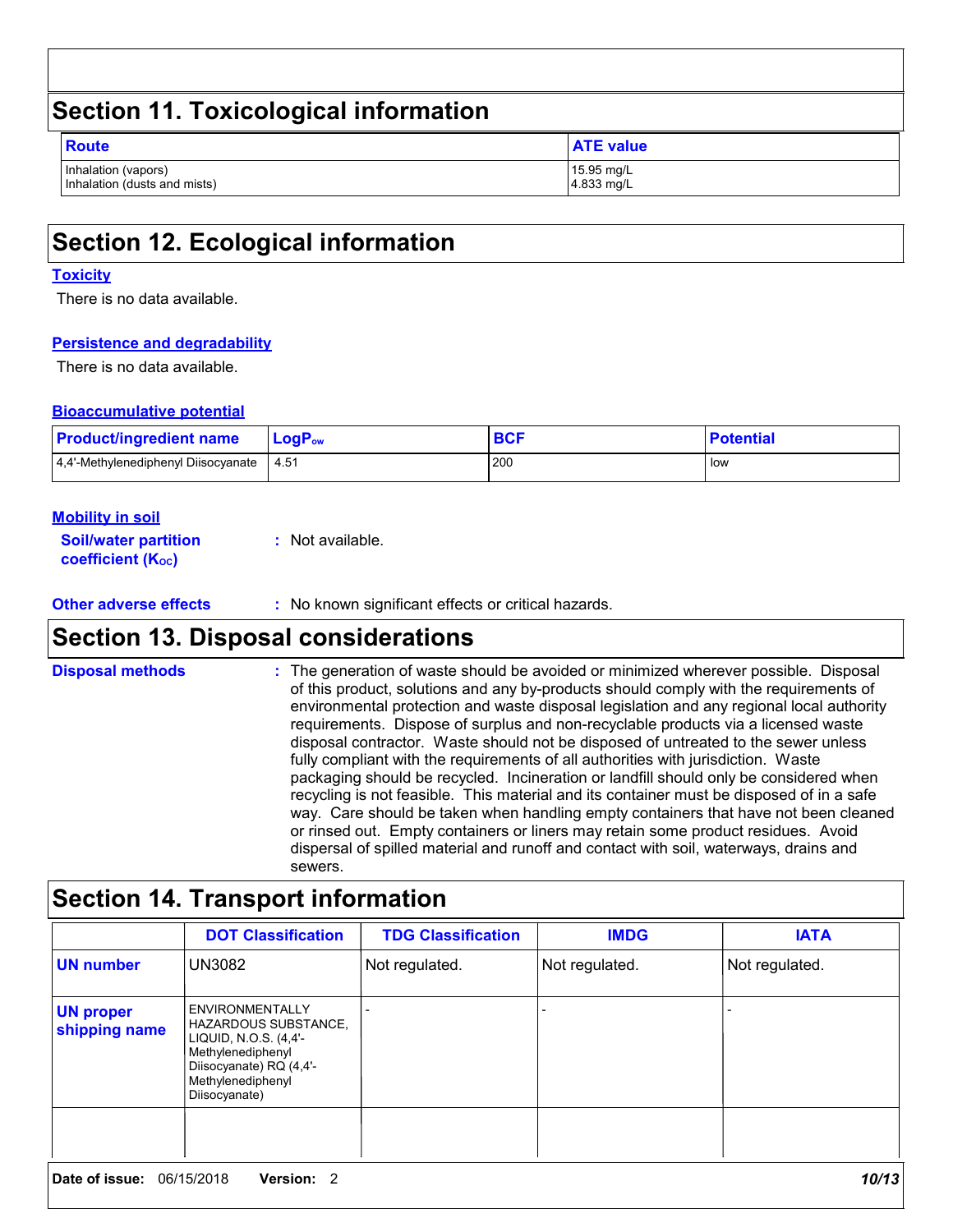| <b>Transport</b><br>hazard class(es)                                                | 9   |            |                                          |                    |                                                                                                                                                                                                                                                                                                                                                                                                                                                                                    |
|-------------------------------------------------------------------------------------|-----|------------|------------------------------------------|--------------------|------------------------------------------------------------------------------------------------------------------------------------------------------------------------------------------------------------------------------------------------------------------------------------------------------------------------------------------------------------------------------------------------------------------------------------------------------------------------------------|
| <b>Packing group</b>                                                                | Ш   |            |                                          |                    |                                                                                                                                                                                                                                                                                                                                                                                                                                                                                    |
| <b>Environmental</b><br>hazards                                                     | No. |            | No.                                      | No.                | No.                                                                                                                                                                                                                                                                                                                                                                                                                                                                                |
| <b>DOT-RQ Details</b><br><b>Additional information</b><br><b>DOT Classification</b> |     | materials. | : 4,4'-Methylenediphenyl<br>Diisocyanate | 5000 lbs / 2270 kg | <b>AERG</b> : 171<br><b>Reportable quantity</b> 11111.1 lbs / 5044.4 kg [1074.7 gal / 4068.1 L]. The classification<br>of the product is due solely to the presence of one or more US DOT-listed 'Hazardous<br>substances' that are subject to reportable quantity requirements and only applies to<br>shipments of packages greater than, or equal to, the product reportable quantity.<br>Package sizes less than the product reportable quantity are not regulated as hazardous |

# **Section 15. Regulatory information**

| <b>U.S. Federal regulations</b>                                                   | : TSCA 8(a) PAIR: 4,4'-Methylenediphenyl Diisocyanate                                                                       |  |  |
|-----------------------------------------------------------------------------------|-----------------------------------------------------------------------------------------------------------------------------|--|--|
|                                                                                   | <b>TSCA 8(a) CDR Exempt/Partial exemption: Not determined</b>                                                               |  |  |
|                                                                                   | United States inventory (TSCA 8b): All components are listed or exempted.                                                   |  |  |
|                                                                                   | TSCA 8(c) calls for record of SAR: Isocyanic acid, polymethylenepolyphenylene ester;<br>4,4'-Methylenediphenyl Diisocyanate |  |  |
|                                                                                   | Clean Water Act (CWA) 307: 4,4'-Methylenediphenyl Diisocyanate                                                              |  |  |
| <b>Clean Air Act Section 112</b><br>(b) Hazardous Air<br><b>Pollutants (HAPS)</b> | : Listed                                                                                                                    |  |  |
| <b>Clean Air Act Section 602</b><br><b>Class I Substances</b>                     | : Not listed                                                                                                                |  |  |
| <b>Clean Air Act Section 602</b><br><b>Class II Substances</b>                    | : Not listed                                                                                                                |  |  |
| <b>DEA List I Chemicals</b><br>(Precursor Chemicals)                              | : Not listed                                                                                                                |  |  |
| <b>DEA List II Chemicals</b><br><b>(Essential Chemicals)</b>                      | : Not listed                                                                                                                |  |  |
| <b>SARA 302/304</b>                                                               |                                                                                                                             |  |  |
| <b>Composition/information on ingredients</b>                                     |                                                                                                                             |  |  |
| No products were found.                                                           |                                                                                                                             |  |  |
| <b>SARA 304 RQ</b>                                                                | : Not applicable.                                                                                                           |  |  |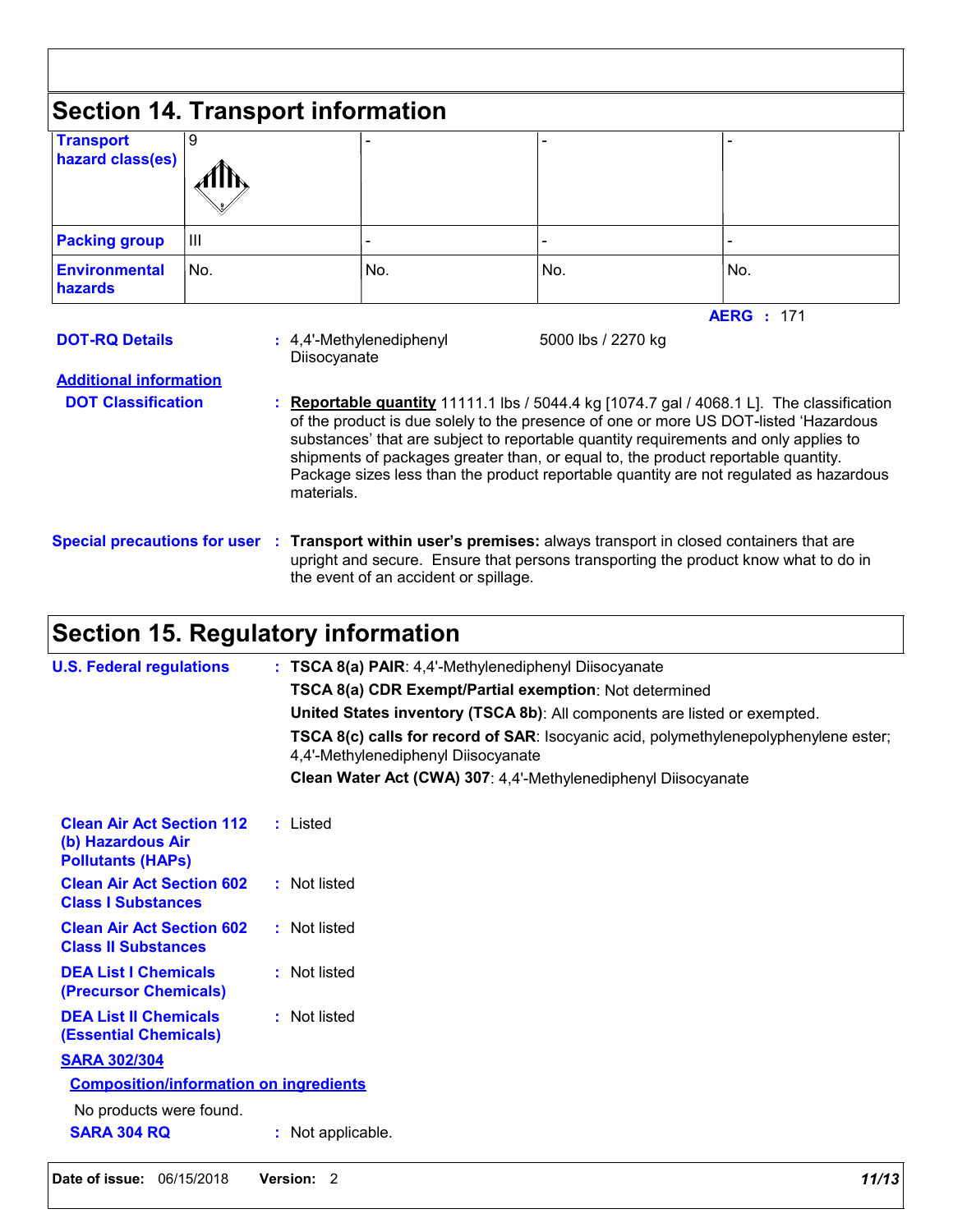## **Section 15. Regulatory information**

### **SARA 311/312**

| <b>Classification</b> | : ACUTE TOXICITY (inhalation) - Category 4                                |  |  |
|-----------------------|---------------------------------------------------------------------------|--|--|
|                       | SKIN CORROSION/IRRITATION - Category 2                                    |  |  |
|                       | SERIOUS EYE DAMAGE/ EYE IRRITATION - Category 2A                          |  |  |
|                       | RESPIRATORY SENSITIZATION - Category 1                                    |  |  |
|                       | SKIN SENSITIZATION - Category 1                                           |  |  |
|                       | <b>CARCINOGENICITY - Category 2</b>                                       |  |  |
|                       | SPECIFIC TARGET ORGAN TOXICITY (SINGLE EXPOSURE) (Respiratory tract       |  |  |
|                       | irritation) - Category 3                                                  |  |  |
|                       | SPECIFIC TARGET ORGAN TOXICITY (REPEATED EXPOSURE) (respiratory system) - |  |  |
|                       | Category 2                                                                |  |  |

### **Composition/information on ingredients**

| <b>Name</b>                                      | <b>Classification</b>                                                                                                                                                                                                                                                 |
|--------------------------------------------------|-----------------------------------------------------------------------------------------------------------------------------------------------------------------------------------------------------------------------------------------------------------------------|
| Isocyanic acid, polymethylenepolyphenylene ester | ACUTE TOXICITY (inhalation) - Category 4<br>SKIN CORROSION/IRRITATION - Category 2<br>SERIOUS EYE DAMAGE/ EYE IRRITATION - Category 2A<br>RESPIRATORY SENSITIZATION - Category 1<br>SKIN SENSITIZATION - Category 1                                                   |
|                                                  | CARCINOGENICITY - Category 2<br>SPECIFIC TARGET ORGAN TOXICITY (SINGLE EXPOSURE) (Respiratory tract<br>irritation) - Category 3<br>SPECIFIC TARGET ORGAN TOXICITY (REPEATED EXPOSURE) - Category 2<br>SPECIFIC TARGET ORGAN TOXICITY (REPEATED EXPOSURE) (respiratory |
| 4.4'-Methylenediphenyl Diisocyanate              | system) (inhalation) - Category 2<br>ACUTE TOXICITY (inhalation) - Category 4<br>SKIN CORROSION/IRRITATION - Category 2<br>SERIOUS EYE DAMAGE/ EYE IRRITATION - Category 2A<br>RESPIRATORY SENSITIZATION - Category 1<br>SKIN SENSITIZATION - Category 1              |
|                                                  | CARCINOGENICITY - Category 2<br>SPECIFIC TARGET ORGAN TOXICITY (SINGLE EXPOSURE) (Respiratory tract<br>irritation) - Category 3<br>SPECIFIC TARGET ORGAN TOXICITY (REPEATED EXPOSURE) - Category 2                                                                    |

### **SARA 313**

|                                           | <b>Product name</b>                                                                       | <b>CAS number</b>     |
|-------------------------------------------|-------------------------------------------------------------------------------------------|-----------------------|
| <b>Form R - Reporting</b><br>requirements | Isocyanic acid, polymethylenepolyphenylene ester<br>4.4'-Methylenediphenyl Diisocyanate   | 9016-87-9<br>101-68-8 |
| <b>Supplier notification</b>              | I Isocyanic acid, polymethylenepolyphenylene ester<br>4.4'-Methylenediphenyl Diisocyanate | 9016-87-9<br>101-68-8 |

SARA 313 notifications must not be detached from the SDS and any copying and redistribution of the SDS shall include copying and redistribution of the notice attached to copies of the SDS subsequently redistributed.

**State regulations**

| <b>Massachusetts</b>       | : The following components are listed: 4,4'-Methylenediphenyl Diisocyanate                                                      |
|----------------------------|---------------------------------------------------------------------------------------------------------------------------------|
| <b>New York</b>            | : The following components are listed: 4,4'-Methylenediphenyl Diisocyanate                                                      |
| <b>New Jersey</b>          | : The following components are listed: Isocyanic acid, polymethylenepolyphenylene ester;<br>4,4'-Methylenediphenyl Diisocyanate |
| <b>Pennsylvania</b>        | : The following components are listed: 4,4'-Methylenediphenyl Diisocyanate                                                      |
| <b>California Prop. 65</b> |                                                                                                                                 |

No products were found.

### **Canada**

## **Canadian lists**

**Canadian NPRI** : The following components are listed: Isocyanic acid, polymethylenepolyphenylene ester; 4,4'-Methylenediphenyl Diisocyanate